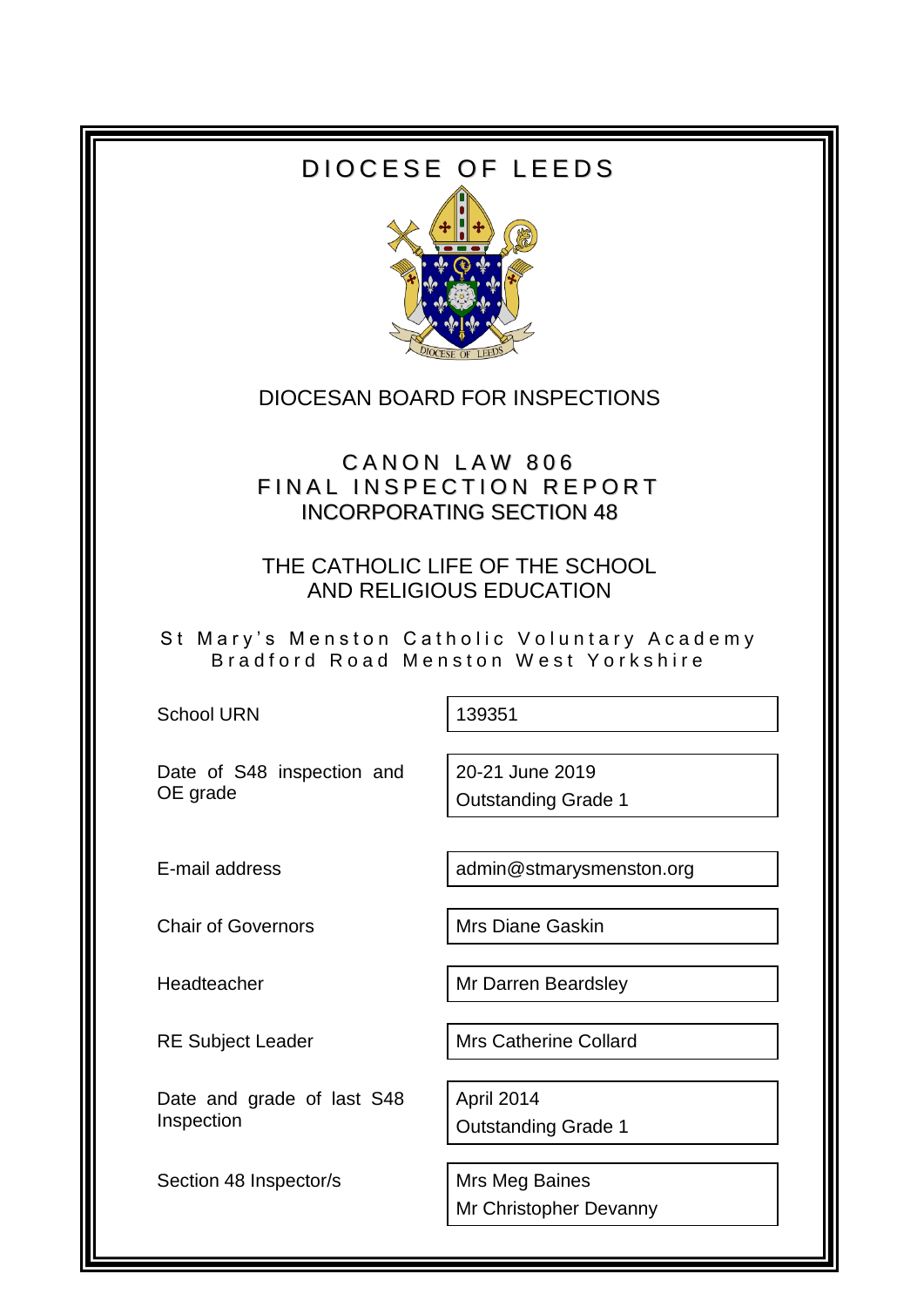## **INSPECTION JUDGEMENTS**

**Inspection Grades: 1 is Outstanding, 2 is Good, 3 Requires improvement in order to be good, 4 is Inadequate**

**OVERALL EFFECTIVENESS:** how effective is the school in providing Catholic Education.

*The above judgement on overall effectiveness is based on all the available evidence following the evaluation of:*

# **CATHOLIC LIFE 1**

## **RELIGIOUS EDUCATION 1**

## **COLLECTIVE WORSHIP 1**

#### **Summary of key findings:**

#### **This is an outstanding Catholic school**

- St Mary's is a deeply committed and caring Catholic community, characterised by outstanding leadership and dedicated staff, united in wholeheartedly witnessing to the Catholic mission of the school.
- Almost all pupils at St Mary's are committed to the school's mission. They are actively involved and benefit greatly from their participation in the Catholic Life of the school. Pupils know how the school's mission relates to them in their own lives.
- Pupils speak highly of the chaplaincy provision. The school offers opportunities for pupils to be actively involved in Catholic Life on a formal basis through the Faith in Action Group, The Global Warriors and more recently through the St Vincent De Paul Group, and on an informal basis through the many fundraising events organised.
- Leaders and governors have ensured that the Catholic Life, Religious Education and Collective Worship of the school have the highest priority in its strategic improvement planning.
- Improvement planning is thorough and accurately identifies strengths and areas for development.
- The governing body is highly ambitious for the Catholic Life of the school. It is strong and leads by example. They challenge, support and monitor the Catholic Life and are passionate about it. They themselves participate in many of the school's Catholic Life events.
- The provision of continuing professional development for Catholic Life, Religious Education and Collective Worship of the school is a key leadership priority.
- The quality of Religious Education is outstanding.
- Attainment in Religious Education is consistently outstanding. Progress over time is outstanding.



**1**

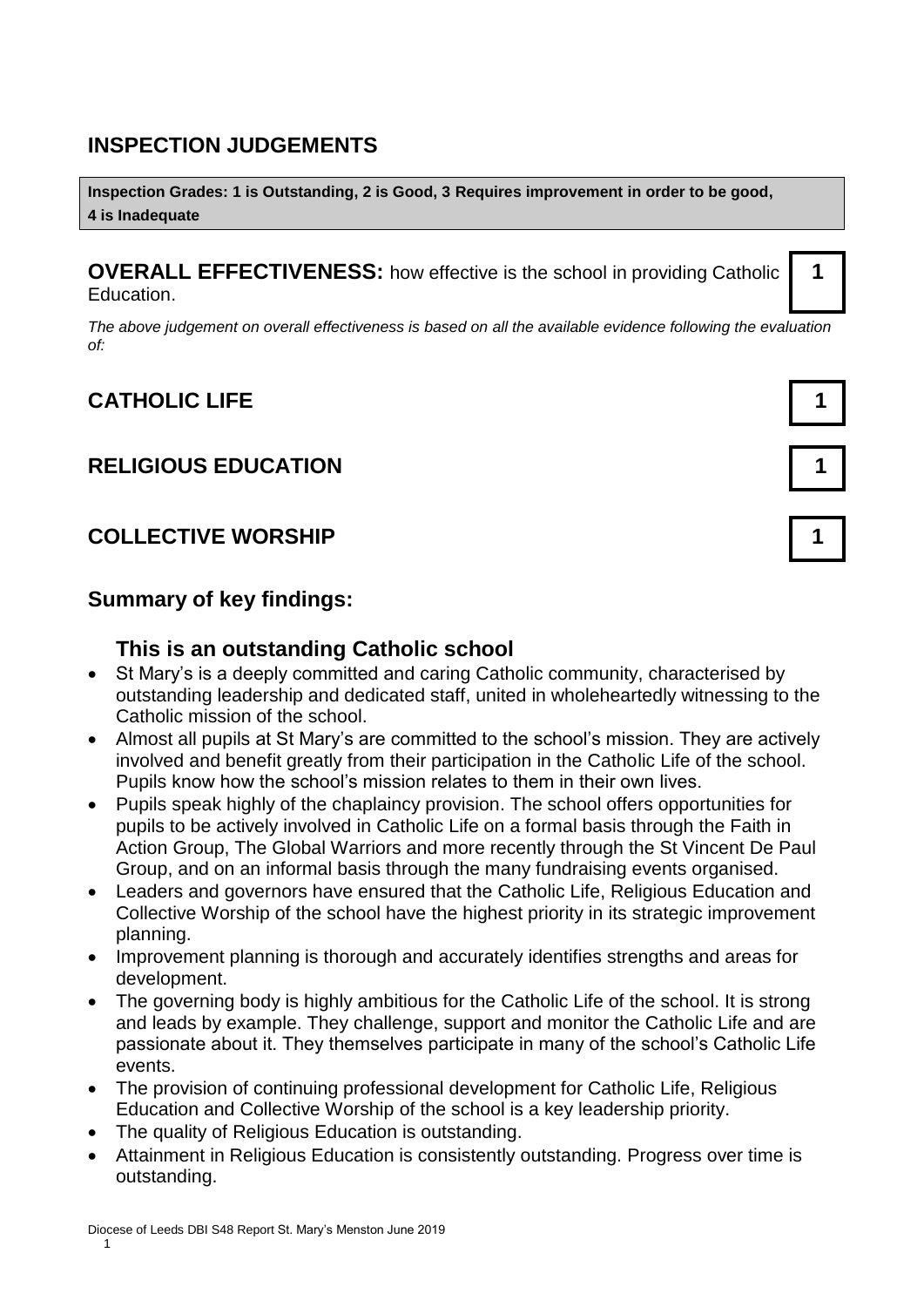- The quality of teaching in Religious Education is outstanding.
- Pupils enjoy their learning. They concentrate well, they demonstrate excellent levels of engagement and their work is purposeful, of significant depth and well presented.
- The quality of Collective Worship is outstanding.

#### **What the school needs to do to improve further.**

- Review the school's mission statement in conjunction with the curriculum review to bring a clarity of purpose to the school's vision and mission.
- Integrate Character Education and the virtues throughout the curriculum.
- Ensure that the Religious Education curriculum at Key Stage 3 is allocated 10% curriculum time.
- Strengthen and sustain greater participation of pupils in Collective Worship by providing regular opportunities for them to plan and lead.

#### **Information about this inspection**

The Inspection of St Mary's Menston was carried out under the requirements of the Education Act 2005, and in accordance with the Leeds Diocesan Framework and Schedule for Section 48 Inspections approved by the Bishop of Leeds. The inspection reviews and evaluates how effective the school is in providing Catholic education. This process begins with the school's own self-evaluation and the inspection schedule follows the criteria set by the National Board of Religious Inspectors and Advisers (NBRIA 2017).

The inspector reviewed in detail the following aspects:

- The extent to which the school has addressed the points for improvement from the previous Section 48 inspection.
- The extent to which pupils contribute to and benefit from the Catholic Life of the school.
- The quality of provision for the Catholic Life of the school.
- How well leaders and governors promote, monitor and evaluate the provision of Catholic Life of the school.
- How well pupils achieve and enjoy their learning in Religious Education.
- The quality of teaching, learning and assessment in Religious Education.
- How well leaders and governors promote, monitor and evaluate the provision for Religious Education.
- How well pupils respond to and participate in the school's Collective Worship.
- The quality of Collective Worship provided by the school.
- How well leaders and governors promote, monitor and evaluate the provision for Collective Worship.

The inspection was carried out by 2 inspectors over 2 days:

 Meetings with governors, the headteacher, members of the senior leadership team, including pastoral leaders, Religious Education (RE) leader and assistant leader for RE, lay chaplain, middle leaders, Special Educational Needs coordinator, pupils, staff, Catholic Care worker and parents.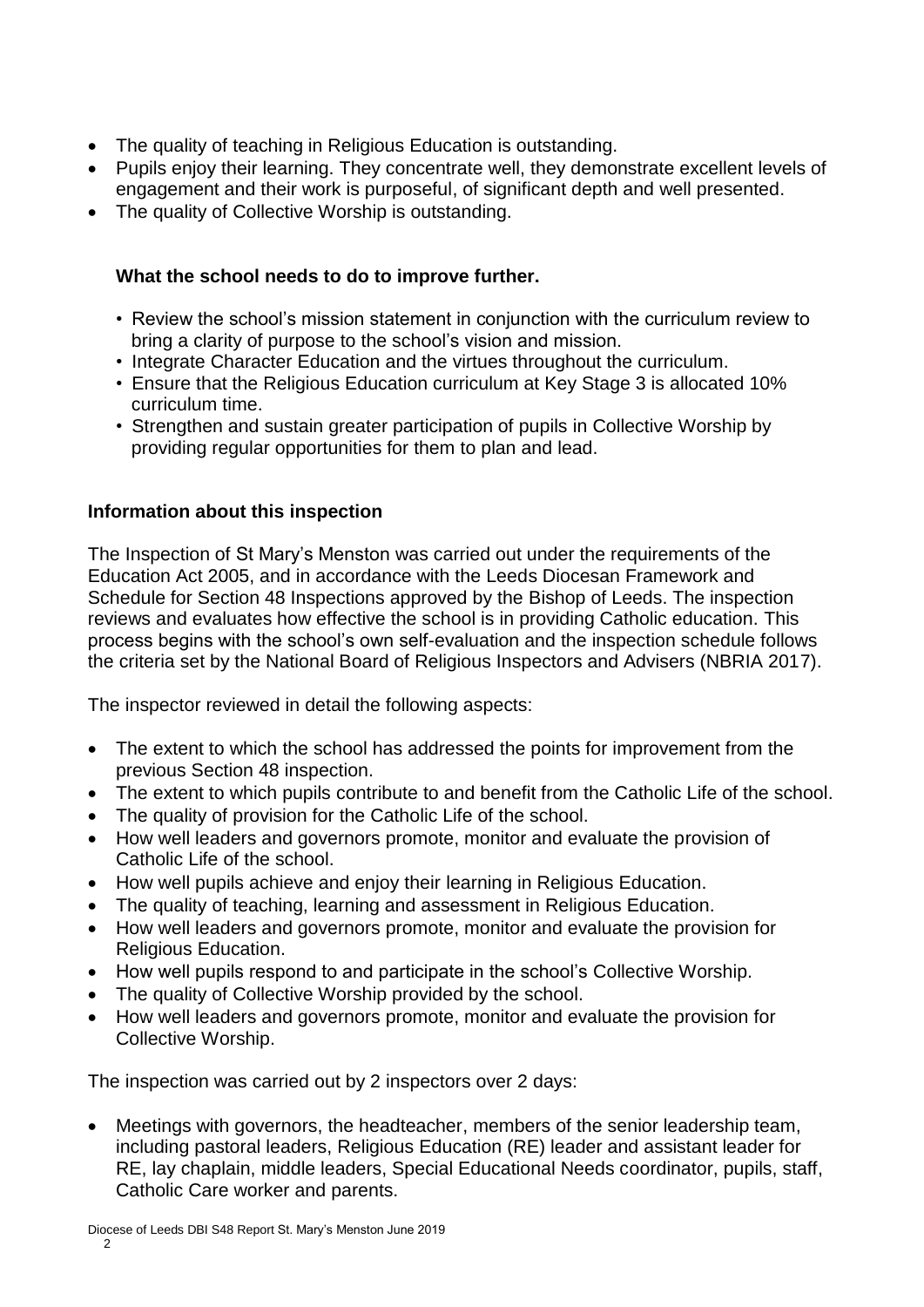- Examination of school and department documentation including school improvement plans, policies, monitoring and evaluation records, planning and assessment files.
- Observation of 9 RE lessons in Key Stage 3 and 4
- Scrutiny and evaluation of pupils' written work in Key Stage 3 and 4. Analysis of student work in the Sixth form. Examination of teacher assessment and written feedback.
- Observation of Collective Worship in a Year 9 assembly and in 4 form groups.

#### **Information about this school**

- St Mary's Catholic Voluntary Academy is a Catholic secondary school within the Bishop Wheeler Catholic Academy Trust (BWCAT). It converted to academy status in March 2013.
- St. Mary's received Teaching School status in October 2015 and National Support School status in June 2017.
- The school offers Initial Teacher Training in a number of subiects and offers Subiect Specialism Training in Mathematics, Physics and Modern Foreign Languages addressing teacher shortages in these subjects.
- There are 1247 pupils on roll including 257 in the Sixth form and 98% of pupils are baptised Catholic. The majority of pupils come from the school's five Catholic feeder primaries within the BWCAT: St Joseph's Otley, St Joseph's Pudsey, St Mary's Horsforth, Sacred Heart, Ilkley and SS Peter and Paul Yeadon.
- Pupils' attainment on entry is above the national average.
- The proportion of disadvantaged pupils eligible for support through pupil premium funding is below the national average.
- The proportion of pupils supported through the special educational needs and disabilities register is below the national average.
- The proportion of pupils who have education health care plans is below the national average.
- The proportion of pupils who have English as an additional language is below the national average.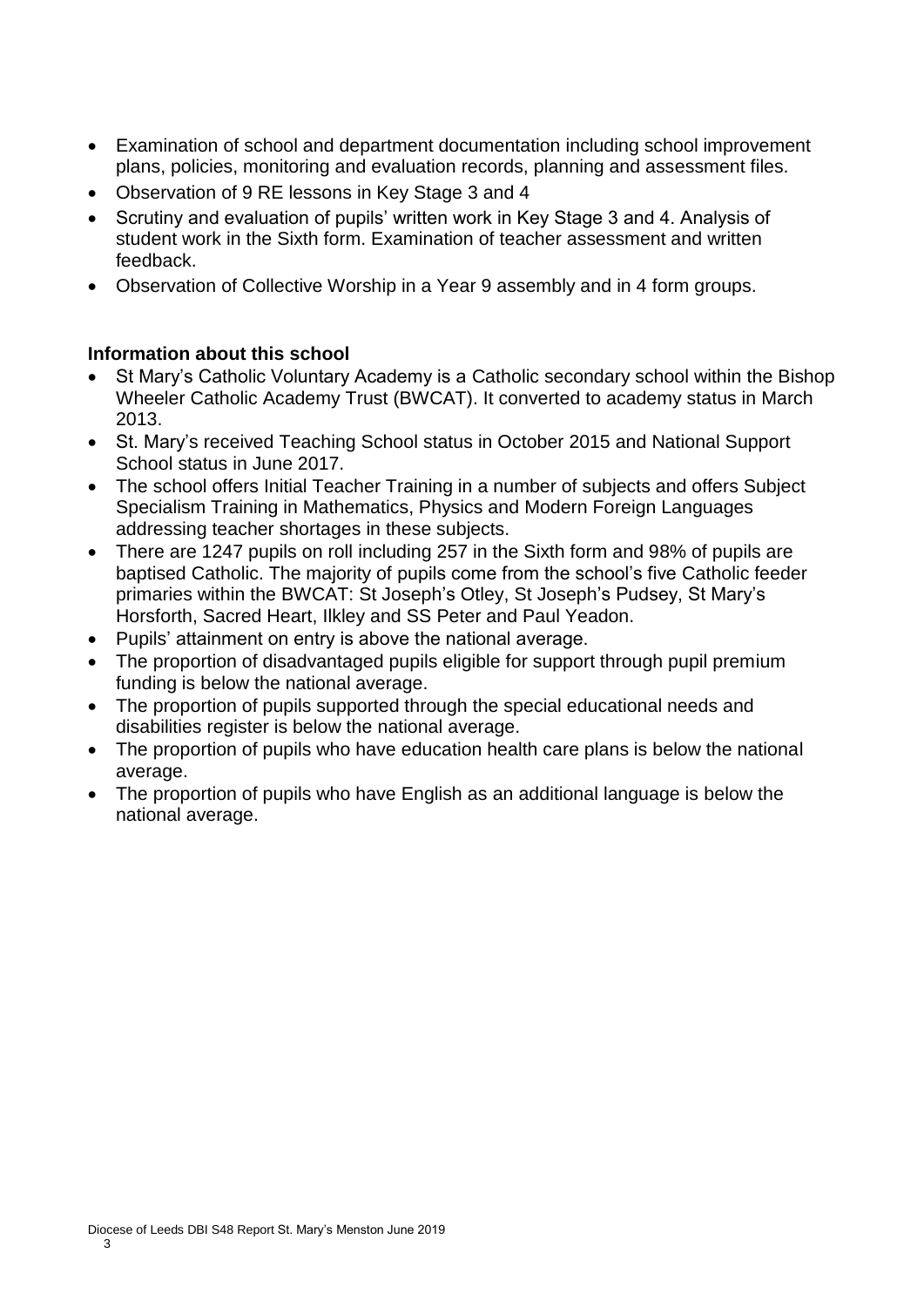## **Full report - inspection judgements**

# **CATHOLIC LIFE**

### **The Catholic Life of the school is outstanding**

| The extent to which pupils contribute to and benefit from the Catholic Life of the<br>school.                    |  |
|------------------------------------------------------------------------------------------------------------------|--|
| The quality of provision for the Catholic Life of the school                                                     |  |
| How well leaders and governors promote, monitor and evaluate the provision of the<br>Catholic Life of the school |  |

- Almost all pupils at St Mary's Menston are committed to the school's mission. They are actively involved and benefit greatly from their participation in the Catholic Life of the school. Pupils know how the school's mission relates to them in their own lives. High levels of involvement in Catholic Life events such as the 50 pupils preparing to go to Lourdes on pilgrimage this year and their treatment of each other on a daily basis illustrate a commitment to their faith.
- Pupils embrace their faith and show a deep respect for themselves and for others in their community. They speak confidently about their experiences on retreat and on pilgrimage. "We believe that if we pray to God he will help us". Pupils' behaviour is excellent in and out of the classroom. They are able to listen to their peers, show understanding, tolerance and, when called for, forgiveness. They spoke confidently about their faith, charitable contributions and prayer life.
- Almost all pupils are aware of what it means to be part of a Catholic school community and they eagerly embrace the opportunities offered to celebrate and serve it. This happens through a variety of charitable works, retreats, Diocesan events and fund raising in school, in parishes and beyond. An example being the Year 12 involvement with an orphanage in South Africa, Bambisanani. Students fund-raise to travel to South Africa and once there they work in the school and orphanage.
- Pupils speak highly of the school's chaplaincy provision. The school offers opportunities for pupils to be actively involved in Catholic Life on a formal basis through the Faith in Action Group, The Global Warriors and more recently through the St Vincent De Paul Group, and on an informal basis through the many fundraising events organised. Retreats are arranged for all year groups. Pupils spoke of the spiritual growth they felt during retreat.
- Pastoral support is a strength of the school. The lay chaplain has a role which includes pastoral support, she sees this role as seamless; it is a role appreciated by pupils and staff. Pupils are aware of what support opportunities and facilities the school offers. During this inspection the Catholic Care team were in school sensitively supporting staff and pupils at a difficult time.
- School offers a well-planned Personal, Social and Health Education (PSHE) programme along with specialist taught Relationships and Sex Education (RSE). Pupils enjoy these lessons and appear confident in their own stage of physical, emotional and spiritual growth.
- Pupils understand what it means to have a vocation and can give examples of when they have served the school or community. Almost all pupils showed confidence in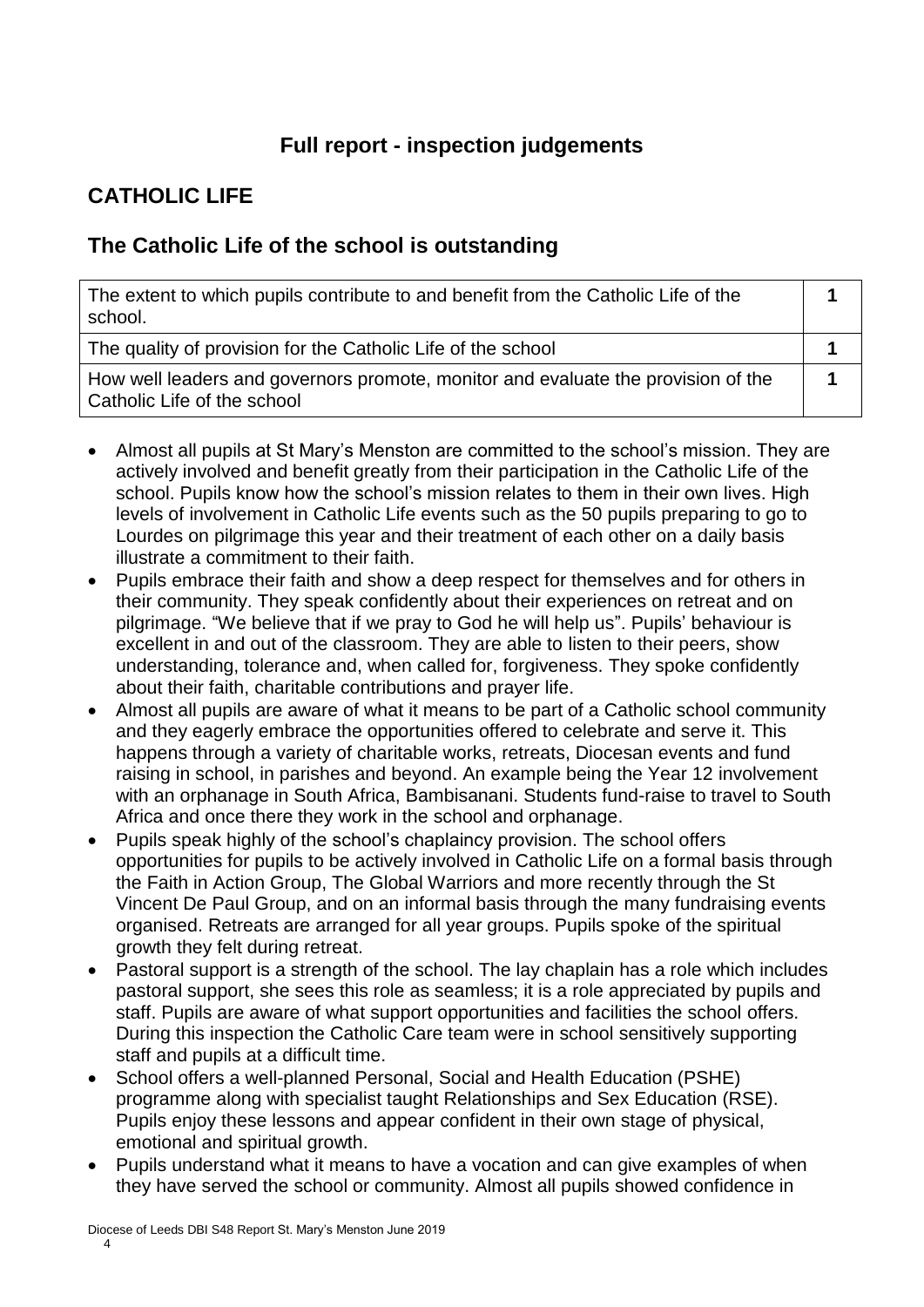expressing their pride in their school. They deeply value and respect the school's Catholic tradition. A large number of pupils are actively involved in their parishes. One parish has 25 altar servers who may be called on to serve at Mass in school.

- The school mission statement, "With Christ at the centre of all that we do," is an effective expression of the educational mission of the school. However, the mission statement is well known only to lower school pupils while more senior pupils and students identify the mission of the school variously with the beatitudes, gospel values or a slogan about providing a world class education. Consequently, leaders need to bring clarity to the school's mission statement to aid a unity of purpose.
- Staff are committed fully to the implementation of the school's mission. They pray together and plan for their own continuing formation. Leaders are committed to developing the school's mission in education and do this through highly effective and well-planned Continuous Professional Development (CPD) on Catholic Life for staff which also frequently has 'mission' as its focus.
- Genuine and strong relationships exist across the school and underpin the school's key mission tenets. It is a school where inclusivity and tolerance offer a sense of security and support for all.
- St Mary's is a warm and welcoming school to visitors. There are many visible outward signs of Catholicity effectively promoting the Catholic character of the school. The wellused Chapel is at the heart of the school.
- Staff engage with their pupils in a respectful way, modelling and thereby promoting the highest standards of behaviour and respect. Provision is in place for personal and moral development. The creation of a programme of virtues and character education will be established in the ongoing curriculum review.
- The school provides many opportunities for the moral and spiritual development of the whole community. Retreats include visits to Soli House, Lourdes, Holy Island and Walsingham. Excellent relationships exist between school and the various parishes. Lay chaplaincy is thoroughly embedded. The lay chaplain is available for 1-1 support if needed.
- Policies and procedures for pastoral care are effective and reflect Diocesan guidelines. There is a commitment to the most vulnerable in school. The school's behaviour policy reflects this; "In all cases involving SEND or vulnerable pupils, there will be reasonable adjustments applied, based on their needs."
- The culture of Catholic Life at St Mary's is such that it pays equal attention to the pastoral needs of members of staff, ensuring that these needs are met.
- The provision of PSHE and RSE are appropriate to age and stage and celebrate Catholic principles and teachings and both are under review in the current wholeschool curriculum review. The assistant head teacher with responsibility for Catholic Life is responsible for RSE. PSHE is line managed by the assistant headteacher with responsibility for student welfare, care and support. This demonstrates the school's commitment to this area of school life. RSE is currently taught by a specialist team and is under review nationally.
- A measure of the school's commitment to the Church's mission in education is reflected in the make-up of the senior leadership team. There is an assistant headteacher with responsibility for Catholic Life and RE. The headteacher is line manager for Catholic Life and RE. There are also two governors who are links to Catholic Life and RE. The continuous development of the outstanding Catholic Life of St Mary's is viewed by leaders as a core leadership responsibility. Governors are very effective at holding the school's leadership to account.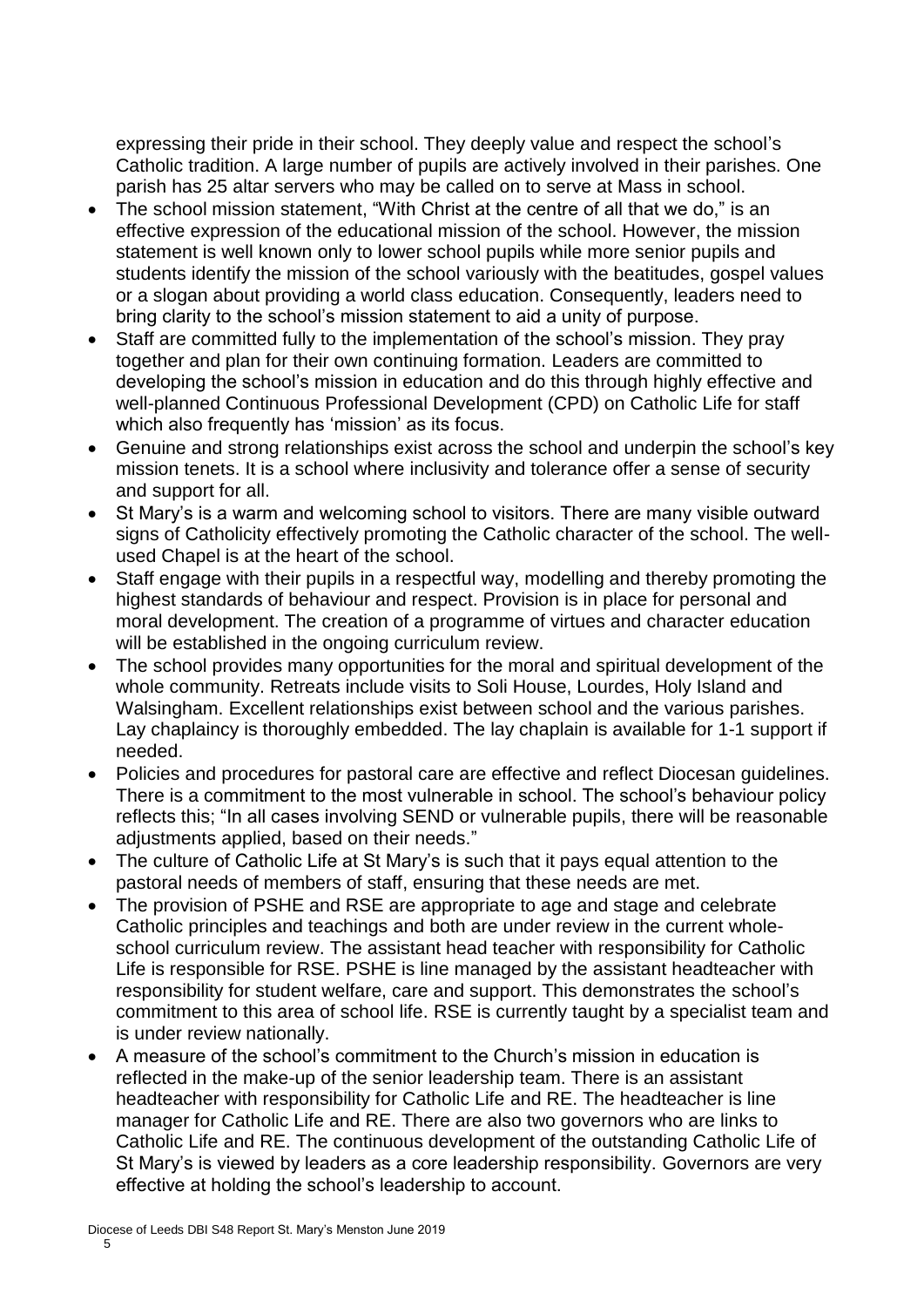- Outstanding practices and procedures for self-evaluation and monitoring exist in the form of St Mary's Evaluating Catholic Life document. This takes evidence from senior leaders, staff, pupils and parent voice questionnaires and provides the drive for development, based on well-targeted improvements, which continue to enhance the Catholic Life of the school.
- CPD is highly effective. St Mary's has played a significant role in developing diocesan subject networks. The school is a National Support School and a key partner of the Teaching Schools in the Diocese. They proudly describe themselves as a provider of faith based initial teacher training. Other CPD focuses on induction and ongoing formation of current staff.
- Parents speak highly of the school and the Catholic Life it exudes. The school has effective methods of communicating with parents through weekly newsletters, emails, social media and phone calls. Parents have a thorough understanding of the school's mission and are supportive of it: "the school has not only provided an education but installed values and a way to live your life which inspires others and makes a difference".
- The governing body is highly ambitious for Catholic Life of the school. It is strong and leads by example. They challenge, support and monitor the Catholic Life and are passionate about it. They themselves participate in many of the school's Catholic Life events.
- St Mary's is a confident, outward facing school, happy to share its outstanding practice and mindful of its role to serve the common good in its community and beyond. The school is at the forefront of actively supporting the Bishop's vision for the Diocese.

# **RELIGIOUS EDUCATION**

## **Religious Education is outstanding**

| How well pupils achieve and enjoy their learning in Religious Education                                      |  |
|--------------------------------------------------------------------------------------------------------------|--|
| The quality of teaching, learning and assessment in Religious Education                                      |  |
| How well leaders and governors promote, monitor and evaluate the provision for<br><b>Religious Education</b> |  |

 High standards of progress are achieved by pupils within RE consistently over time. RE is, alongside English, the top performing core subject in the school. Almost all pupils make good progress in each key stage, with many achieving outstanding progress. Trends over time indicate that the progress pupils make in RE is significantly higher than both national and diocesan averages. Between 2016-2018 pupils' average point score in Religious Studies (RS) at GCSE was +0.70 above the national average and +0.65 above the diocesan average. The most recent results at GCSE show a continuing trend of significant progress in RS with pupils' achieving an average point score of +0.62 above the national average compared to an average of -0.24 for all diocesan schools. This data demonstrates the consistent achievement of pupils in RS over time, particularly in light of a new, more challenging, RS GCSE that saw the RE Department continue its trend of delivering excellent outcomes for its pupils.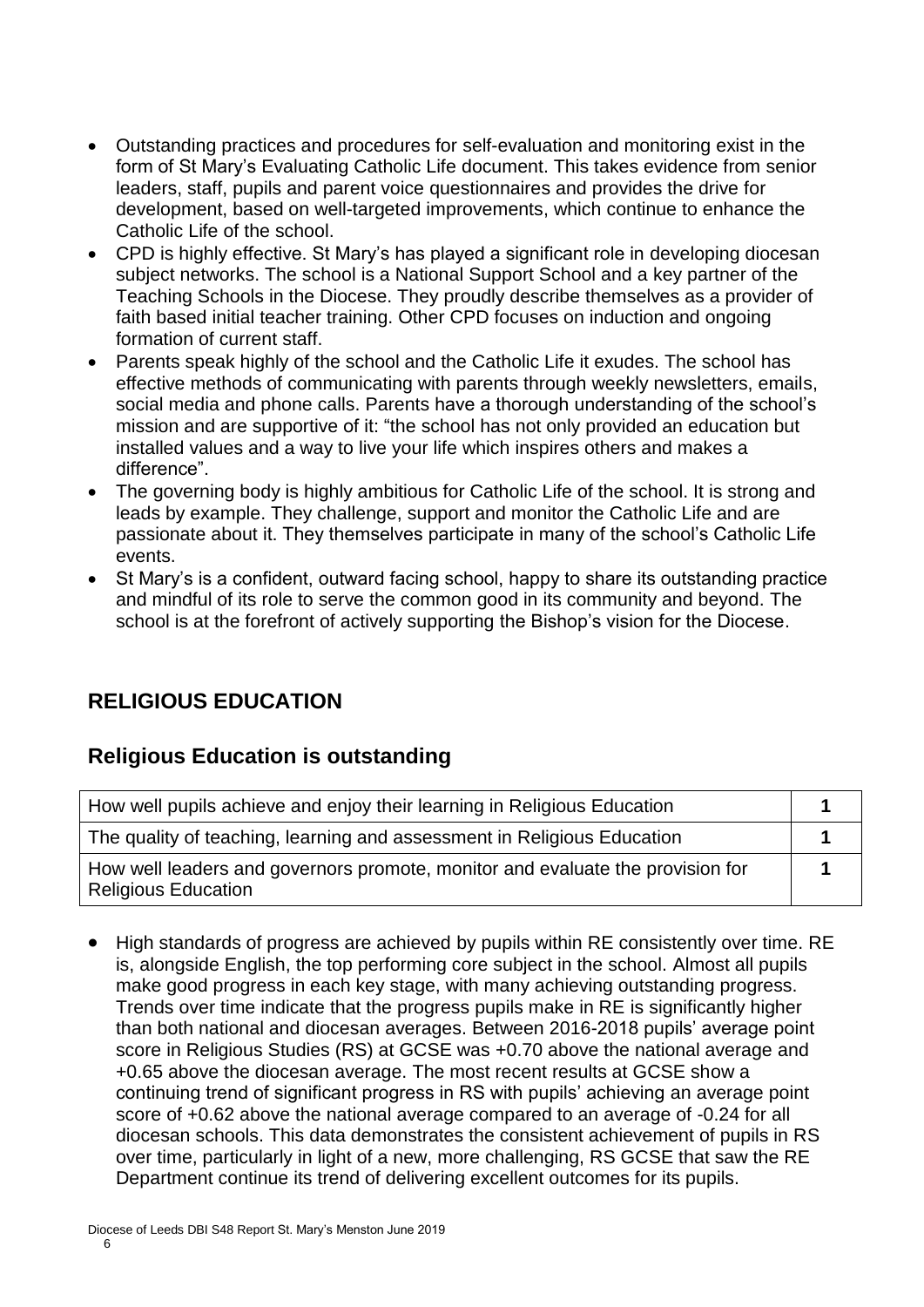- In the period 2016-18, almost all groups of pupils made progress in the RS GCSE when compared to national averages. A very high proportion of pupil groups made significant progress. For example, female and male pupils achieved an average point score of +0.73 and +0.67 above the national average. This demonstrates that the quality of learning within the RE Department is such that any gender gaps that exist on entry to the school in Key Stage 3 (KS 3) are targeted and closed by the end of Key Stage 4 (KS 4). The pursuit of positive progress measures for all pupils is the relentless aim of the RE Department to such an extent that numbers that do not achieve a positive progress score are very small indeed.
- A Level teaching is a strength of the department. Combined data for 2016-18 demonstrates that RS at A' Level was a top performing subject. RS has a consistent ALPS score of 2 indicating that performance at RS A' Level is within the top 10% of the national benchmark. In the period 2016-18, RS at A' Level was the most popular A' Level choice among students at St. Mary's.
- At KS 3 (Years 7 and 8) pupil performance is measured using 'National expectation' and an 'Aspirational Target'. Data for the end of KS 3 in 2018 shows that 85.9% of pupils met the national expectation and 47.3% met the more challenging 'Aspirational Target'. This data is evidence of the high expectations and standard of learning at KS 3: this stage of learning is not simply a means of achievement at KS 4 but is a discrete key stage in its own right. The data also reveals that teacher assessment at KS 3 produces valid and reliable standards closely aligned to national assessment at KS 4. This alignment enables accurate targeting of outcomes at the end of KS 4. Almost all pupils are becoming religiously literate through their learning in RE. KS 3 schemes undergo an on-going cycle of review in light of GCSE expectations and cultural changes to pupils' literacy and their misconceptions. Pupils use key subject specific vocabulary in their written work. The RE Department has a focus on key words that ensure pupils can spell, define and use the key words in their written work. It was evident in lesson observations and speaking to pupils that almost all pupils could articulate their understanding of religious concepts using key words accurately and with facility.
- Almost all pupils enjoy their RE lessons. Pupils in KS 3 and 4, as well as students in the Sixth form, spoke with passion and conviction about their RE lessons and their appreciation of RE teachers. Pupils variously said that RE was, "The best subject in the school", and a subject in which, "I know at what stage I'm at and get lots of help so that I know what I need to do next", and many spoke about how in RE "we know we will do well". Pupils described their RE teachers as people who "really do care for us", and a Sixth form student stated "Not just one teacher [of RE] is great, all the teachers are great". These views are widely shared.
- In RE relationships between teachers and pupils are exemplary. Pupil behaviour is very good. They are courteous and consider the needs of others. Behaviour for learning is excellent. In lesson observations and through an analysis of the department's lesson review schedule and pupil voice, it is clear that pupils come to RE ready to engage in their learning, equipped for challenging tasks. Pupils concentrate well, are rarely off task and they enjoy the pace and sequence of learning that all teachers offer. Pupils know they are entering a zone of high expectation, but they have confidence in their teachers. This allows pupils to seek knowledge and understanding and to respond well to the regular opportunities in every lesson to extend their learning through 'challenge tasks'.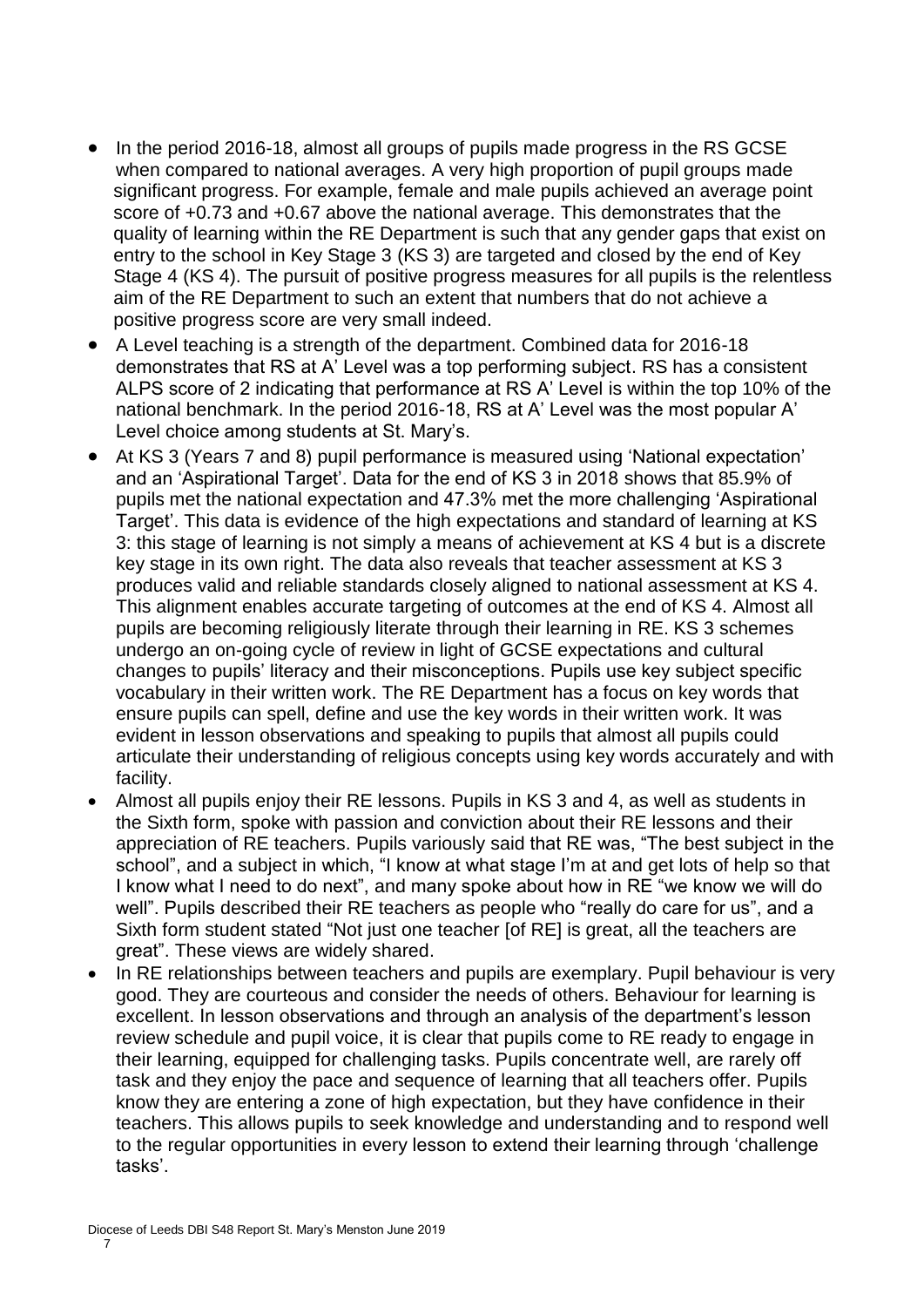- Pupil attainment as indicated by teacher assessment and public examinations is outstanding. This has been a consistent feature of RE and GCSE RS for many years. Assessment practice – its protocol, validity and accuracy - is a key strength of the RE department and should be shared across all diocesan schools.
- There was scrutiny of a wealth of pupil and student work during the inspection. Pupil work was well presented and thorough, consisting of lesson notes, assessments and revision materials. The sequence of learning discerned from the analysis of work was clear, wholly consistent with how pupils learn, and of a high standard.
- The scrutiny of RE department records, inspection observations and work scrutiny demonstrate that the majority of teaching is outstanding with no teaching that is less than consistently good. Teachers are highly effective in consistently planning highquality lessons. They work collaboratively and follow common learning sequences, and due to their individual strengths, each teacher is able to tailor lessons to meet the needs of their pupils and deliver strong learning outcomes.
- Teachers have excellent subject expertise. They are proficient in theological literacy and teach complex theological concepts with flair and an engaging style. Consequently, pupils are inspired to learn and make sustained progress.
- Lessons follow a familiar structure, yet each teacher has the confidence to offer a wide range of appropriate teaching strategies, including reviews of previous learning, use of ICT, individual, pair and group working, and peer modelling of learning. The strong relationships between teachers and pupils was evident in how teachers used their own life experience to enhance pupil learning. In one GCSE lesson, the teacher drew on her own experience of the Hospice movement to engage pupils in a unit of work about the end of life. Teachers are adept in their use of questioning to elicit learning from pupils. In the lesson on the Hospice movement, skillful marshalling of the reciprocal questioning produced a depth of understanding from pupils that made clear the quality of previous learning. In another lesson on conscience, the teacher's expert questioning enabled pupils to show how some decisions we make are truly significant because they have a bearing on one's character and ultimate end.
- Scrutiny of pupil work over time and interviews with pupils demonstrate that high quality feedback to pupils is frequent and an integral part of the learning journey. Marking is thorough, consistent across the department and always focused on the required learning. It challenges pupils to provide further details and to go beyond the expected standard. Pupils respond well to the challenge built into teacher feedback and not only articulate their next steps, but also endeavor to meet them in their written work displaying increasing understanding and independence.
- Achievement is often celebrated. Samples of excellent work are displayed in the RE area and in individual classrooms. There are inspirational words and testimonies from past students that contribute to high expectations and pupil aspirations. Parents spoke of their pride in communications from the RE department praising the work of their children.
- Leaders and governors are outstanding in their commitment to RE. The RE curriculum meets the requirements of the Bishops' Conference in every respect. The KS 3 programme of study was devised in liaison with the diocese and at KS 4 and 5 the RE Department follows qualifications and courses approved by the Bishops' Conference.
- At present, RE has the required amount of curriculum time in KS 4 (10%) and the Sixth form (5%), but RE at KS 3 has only 8% of the required 10%. However, there are plans in place to ensure that RE at KS 3 receives the extra 2% of curriculum time in September.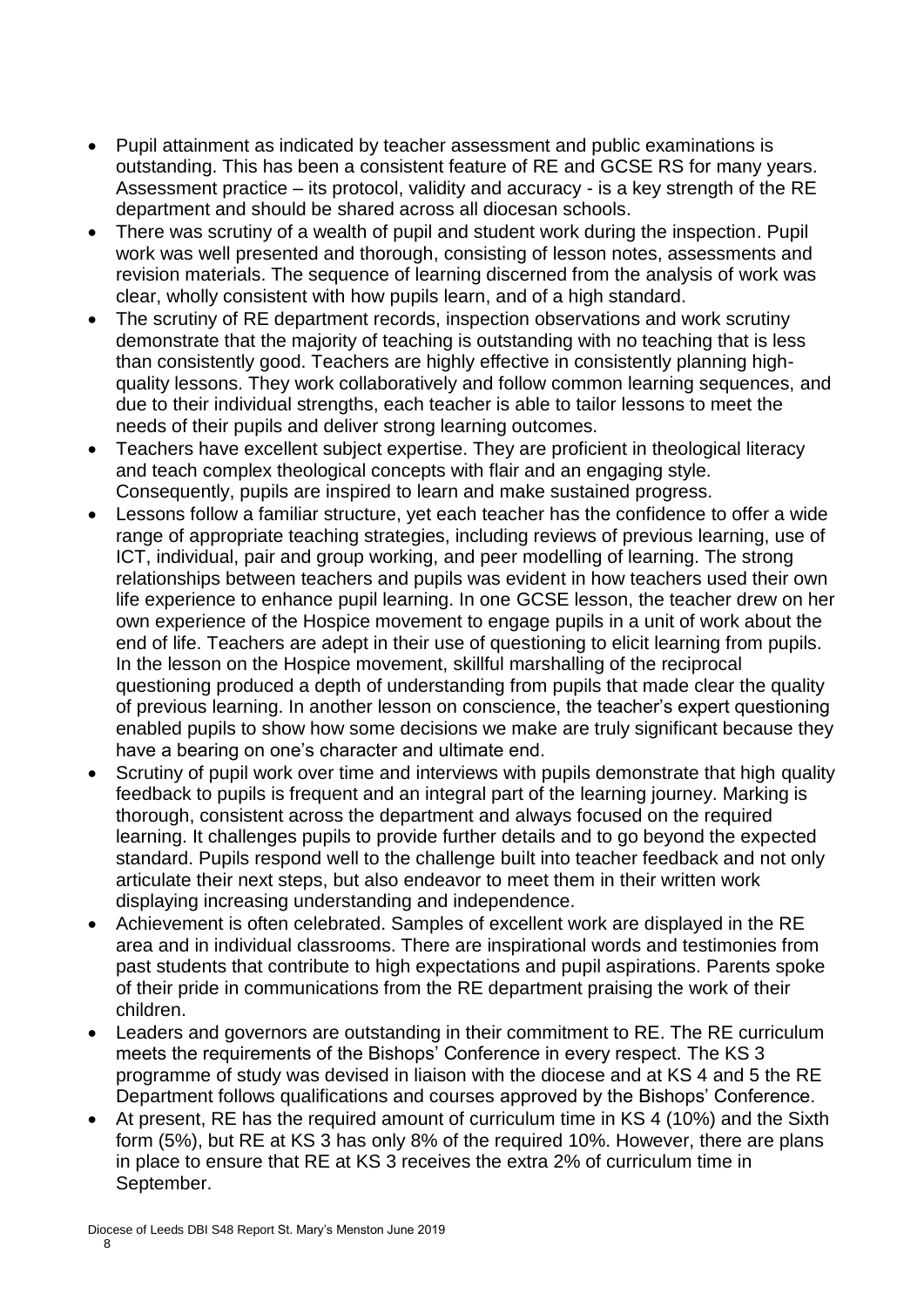- RE has full parity with other core subjects. RE is taught by 7 subject specialists in a suite of 5 classrooms all situated in the same area of school. Financial expenditure indicates that RE has the resources it needs to remain an outstanding department. Leaders and governors understand the need for effective CPD and have enabled RE staff to attend opportunities to develop their subject expertise beyond the regular meetings, especially in relation to the new RS GCSE. This has increased teachers' confidence in the teaching and assessment of the new GCSE. The headteacher is chair of the Secondary headteachers group and works closely with the diocese to ensure that the RE network meetings have a high profile and follow the same structure as other diocesan subject networks. The headteacher has also ensured that the school's assistant headteacher for Catholic Life and RE has the capacity to use her outstanding practice to support other schools in the diocese.
- Leaders and governors' self-evaluation of RE is an accurate reflection of rigorous monitoring, searching analysis and self-challenge. The tools used to monitor RE are well designed and very effective.
- The assistant headteacher for Catholic Life and RE has an inspiring vision for RE. She is an outstanding teacher and consummate professional with a deep personal faith. Her passion and drive, her high level of expertise and reflective capacity has ensured she is at the forefront of developments in Catholic Life and RE within the school and increasingly across the diocese. As well as being a member of the school's senior leadership team, she is also the diocesan Specialist Subject Leader for RE for secondary schools. In this latter capacity, her support for other schools, in liaison with the diocese, is professional, effective and valued by headteachers and her peers.
- The Assistant Faculty leader for RE ably supports the assistant headteacher for Catholic Life and RE and attends regular RE leaders' meetings at Trust level. This allows for effective liaison, sharing and curriculum review with the RE leaders from St. Mary's feeder primary schools.
- The RE Department is an outward facing team filled with highly competent individuals who, first and foremost, serve their pupils and students, explore and explain the faith of the Church, and offer a religious understanding of the world whilst engaged in the pursuit of excellence.
- Leaders ensure that the RE curriculum is imaginatively and thoughtfully planned in the short and long term to enable pupils, appropriately and over time, to develop the knowledge, understanding and skills necessary to demonstrate religious literacy and to perform well at the end of KS 4 and the Sixth form.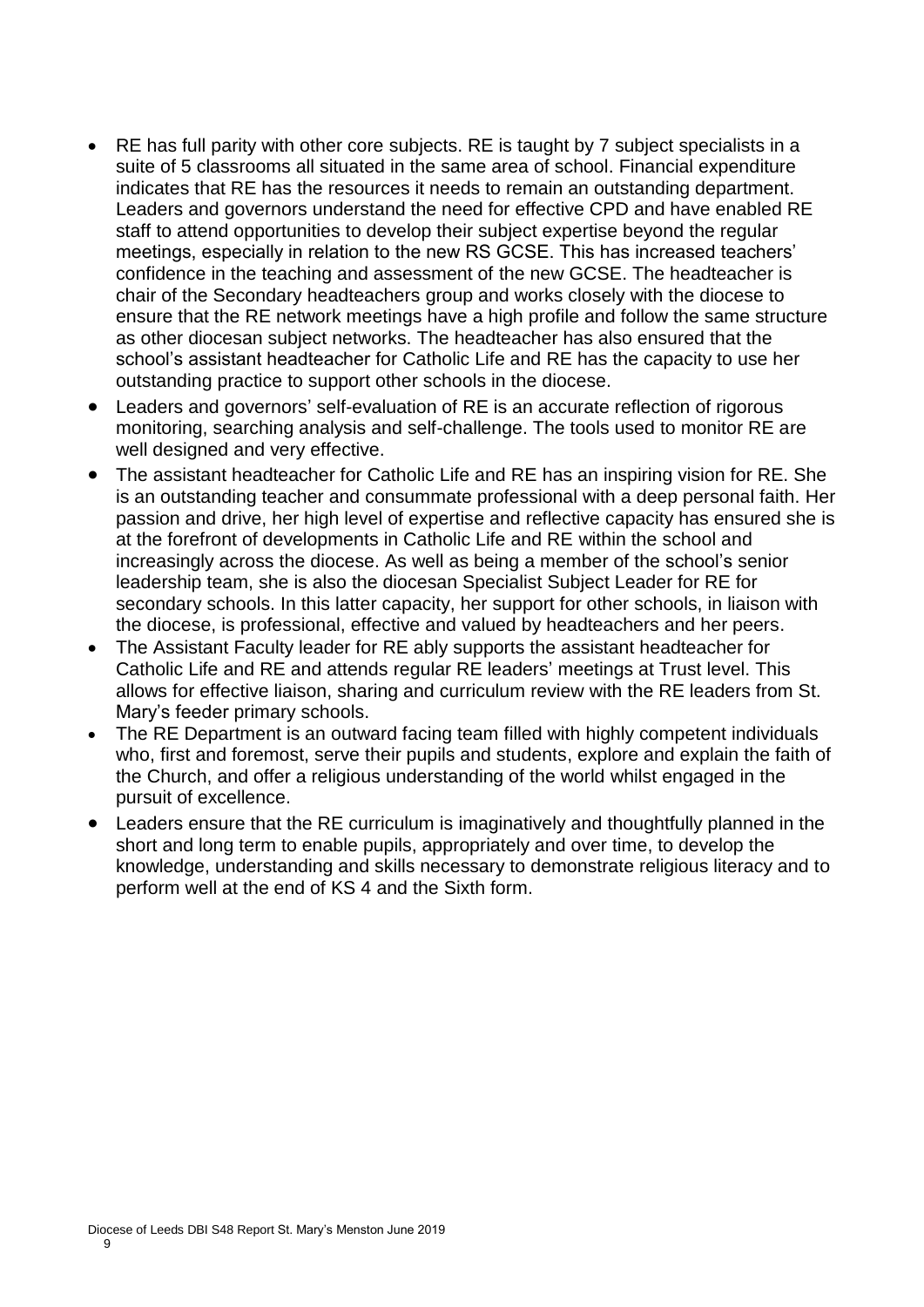# **COLLECTIVE WORSHIP**

# **Collective Worship is**

| How well pupils respond to and participate in the school's Collective Worship                               |  |
|-------------------------------------------------------------------------------------------------------------|--|
| The quality of provision for Collective Worship                                                             |  |
| How well leaders and governors promote, monitor and evaluate the provision for<br><b>Collective Worship</b> |  |

- Pupils act with reverence and are keen to participate in acts of worship. They are familiar with periods of stillness and use these to reflect quietly and silently. They join in community prayer appropriately and with confidence. This is both a feature of year group worship and form time worship. They participate in opportunities to sing, some joyfully, as heard in passing by an inspector, while others sing, but with less enthusiasm.
- Pupils plan and lead worship on a rotation for their year group on a regular basis. Pupils lead this with confidence and a degree of independence.
- Most pupils regularly lead their form time acts of worship. Pupils plan the response to the Word – the scripture readings - by composing prayers to read out on a rotation. These prayers are contained in form group prayer books. Many show a deep appreciation of the love God has for us and show how the events of life are occasions of conscious petition and reflection. However, more opportunities for all pupils to plan whole acts of worship and lead acts of worship are required.
- Most pupils have a good understanding of the Church's liturgical year. When questioned, they gave voice to appropriate themes for particular liturgical seasons and the prayers they compose are sensitive to the liturgical seasons.
- There is evidence from observations and school records that pupils use a variety of approaches to prayer. However, the increasing exposure of more pupils to planning whole acts of worship will facilitate a greater variety of approaches to prayer and liturgy.
- The experience of living and working in a faithful, praying community has a positive impact on the spiritual and moral development of pupils, irrespective of their background. This impact is evident in the very positive relationships pupils have with each other and with the adults with whom they work.
- Praying together is part of the daily experience for pupils and staff. Collective worship is central to the life of the school and forms the heart of every school celebration. Mass is celebrated weekly on a Wednesday lunchtime for pupils and staff, on holy days of obligation, the school feast day, and as a welcome to Year 7, a celebration for Year 11 at the end of KS 4 and a Leavers' Mass for Year 13. All staff celebrate Mass at the beginning of the academic year and there is Mass in school every Tuesday morning and once a term on a Monday after school. The school provides opportunities for the Sacrament of Reconciliation every Advent and Lent and many pupils receive this sacrament. The Lourdes and 'Faith in Action' group lead the Stations of the Cross in Lent.